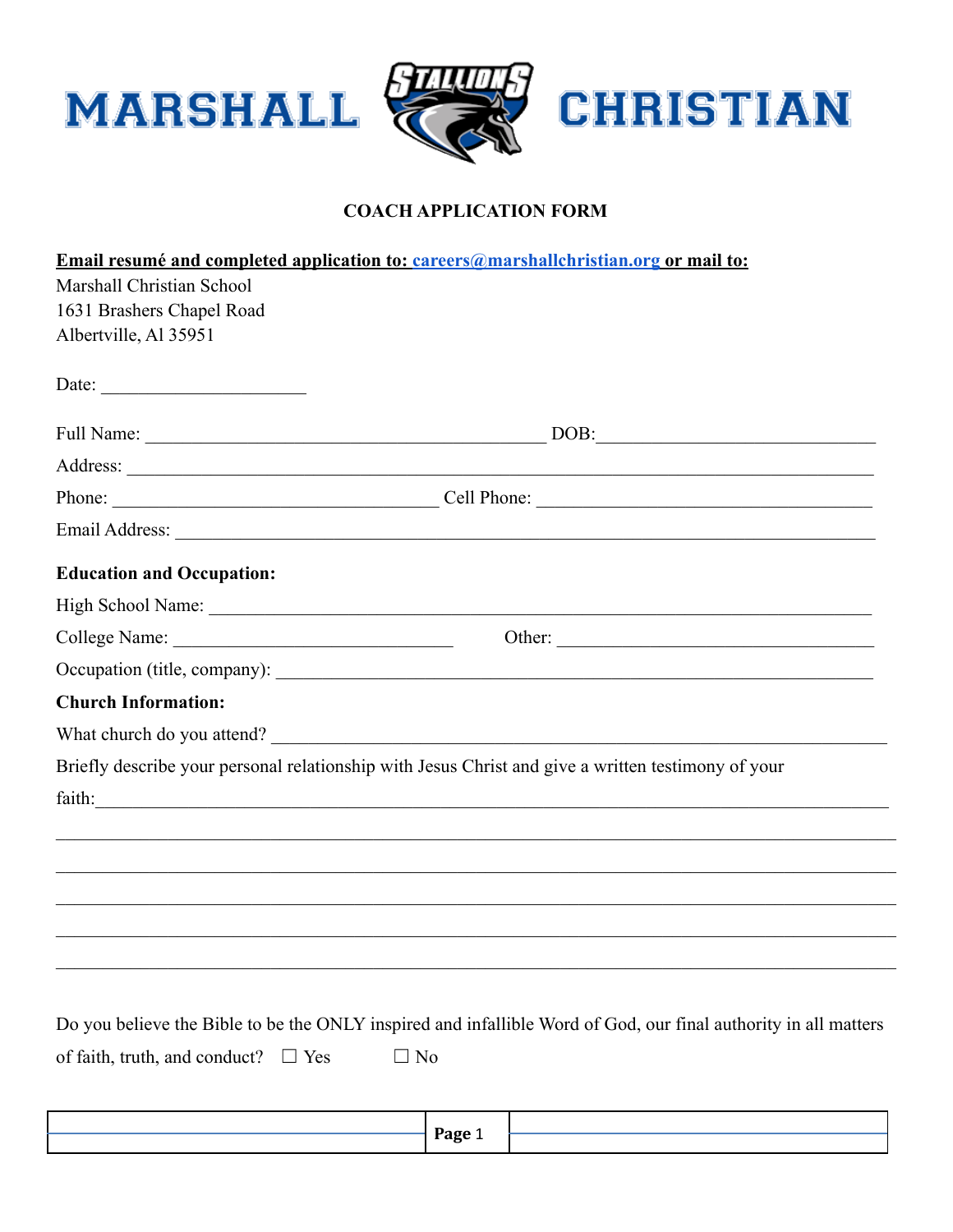# **Personal History:**

Are you a U.S. Citizen?  $\Box$  Yes  $\Box$  No

Please check the appropriate answer:

| Have you ever been arrested or convicted of a felony or a misdemean or, |              | $\Box$ Yes $\Box$ No |
|-------------------------------------------------------------------------|--------------|----------------------|
| which resulted in imprisonment?                                         |              |                      |
| Have you ever been arrested or convicted of any violation of the law    |              | Yes $\Box$ No        |
| other than a minor traffic ticket?                                      |              |                      |
| Do you have any charges pending against you?                            | $\mathbf{1}$ | Yes $\Box$ No        |
| Have you ever been convicted of child abuse of any kind?                | Yes          | $\Box$ No            |

 $\mathcal{L}_\mathcal{L} = \mathcal{L}_\mathcal{L} = \mathcal{L}_\mathcal{L} = \mathcal{L}_\mathcal{L} = \mathcal{L}_\mathcal{L} = \mathcal{L}_\mathcal{L} = \mathcal{L}_\mathcal{L} = \mathcal{L}_\mathcal{L} = \mathcal{L}_\mathcal{L} = \mathcal{L}_\mathcal{L} = \mathcal{L}_\mathcal{L} = \mathcal{L}_\mathcal{L} = \mathcal{L}_\mathcal{L} = \mathcal{L}_\mathcal{L} = \mathcal{L}_\mathcal{L} = \mathcal{L}_\mathcal{L} = \mathcal{L}_\mathcal{L}$ 

If you answered yes to any of the above, please explain:

|                                                                             | <b>Desired Coach Position:</b> Please select the athletic position(s) you are applying for: |  |
|-----------------------------------------------------------------------------|---------------------------------------------------------------------------------------------|--|
|                                                                             | Location Preference _______________________Grade Level(s) Preferred _____________           |  |
| Please indicate below $(X)$ which category $(s)$ you prefer as a volunteer: |                                                                                             |  |
| _Volleyball                                                                 |                                                                                             |  |
| Basketball                                                                  | <b>Athletic Director</b>                                                                    |  |
| Football                                                                    | Track                                                                                       |  |
| Baseball                                                                    | <b>Cross Country</b>                                                                        |  |
|                                                                             |                                                                                             |  |
| Softball                                                                    | Archery<br>Please provide your experience, strengths, and describe your athletic program.   |  |
|                                                                             |                                                                                             |  |
|                                                                             |                                                                                             |  |
|                                                                             |                                                                                             |  |
|                                                                             |                                                                                             |  |
|                                                                             |                                                                                             |  |

| $P_2$ $\sigma$ |  |
|----------------|--|
|                |  |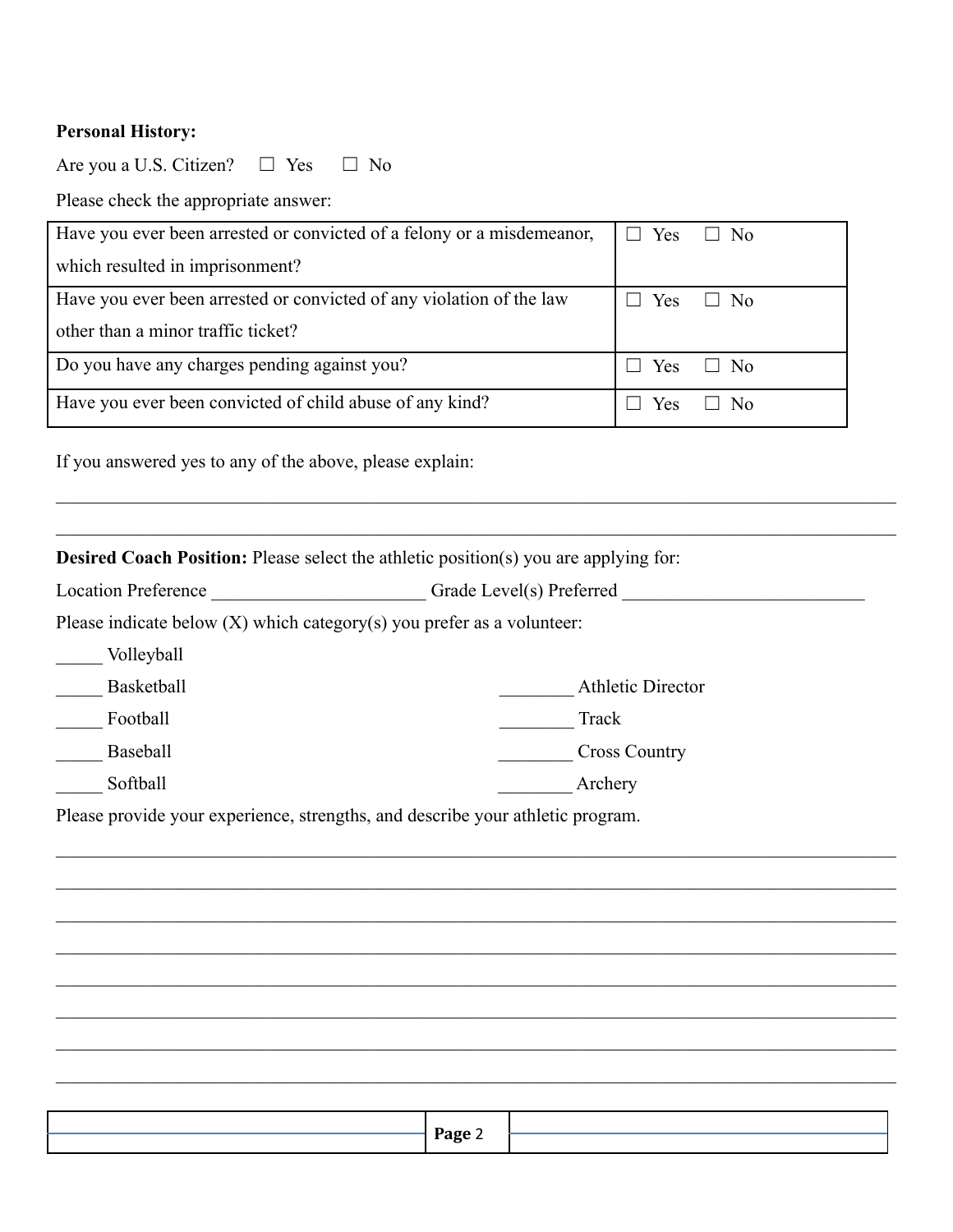|  | Page |  |
|--|------|--|
|--|------|--|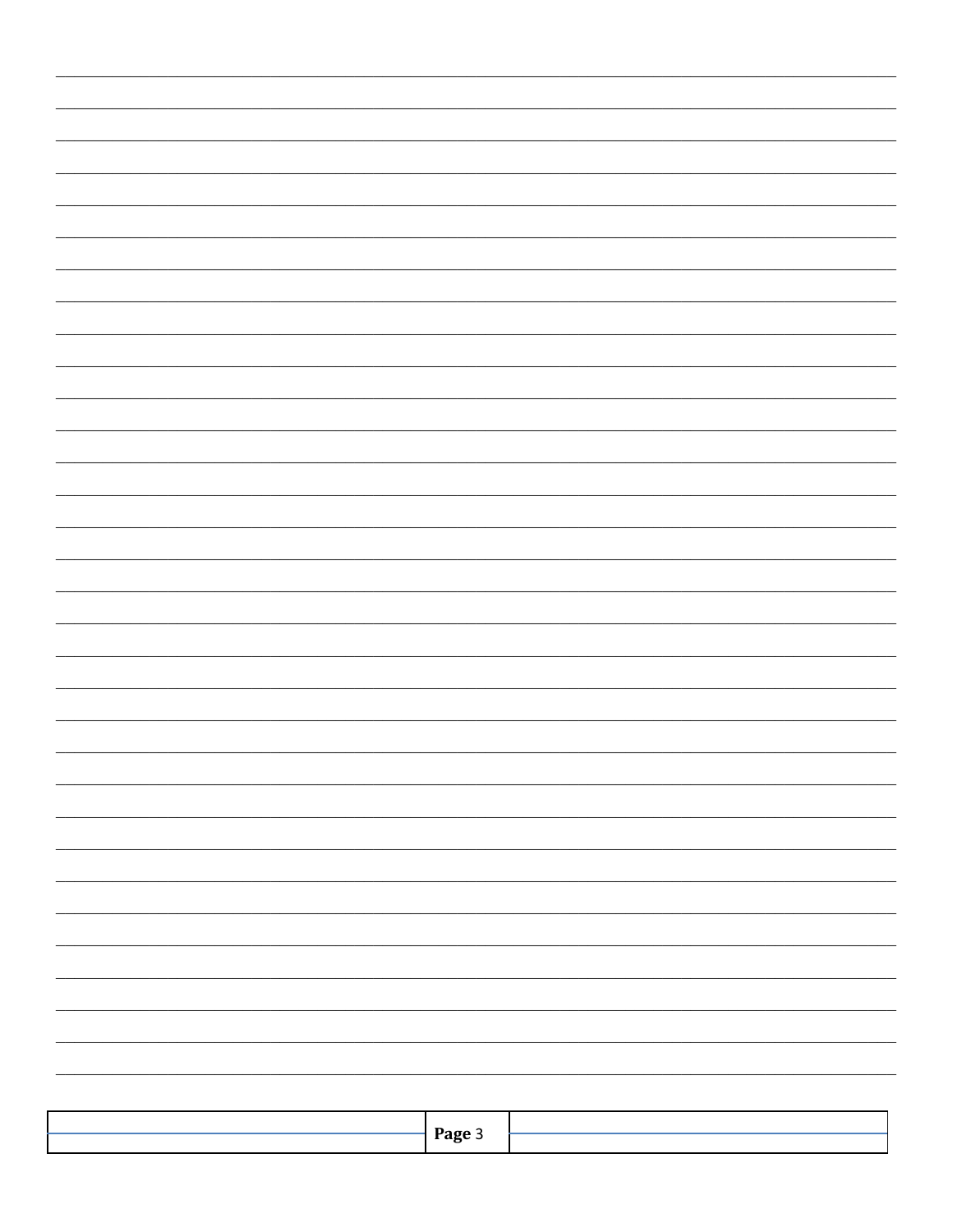#### **References:**

| Name | Address | Phone |
|------|---------|-------|
|      |         |       |
|      |         |       |

Please attach the following:

\*Copy of your driver's license and social security card.

\*Letter from your pastor stating your church service and membership.

### **APPLICANT'S CERTIFICATION AND AGREEMENT**

I understand that Marshall Christian School does not discriminate in its employment practices against any person because of race, color, national or ethnic origin, gender, age or disability. I hereby certify that the facts set forth in the application are true and complete to the best of my knowledge.

Since I will be working with children, I understand that I must submit to a fingerprint check by the FBI and possible other federal and state authorities. I agree to fully cooperate in providing and recording as many sets of my fingerprints as is necessary for such an investigation. I authorize the school to conduct a criminal records check and background check. I understand and agree that any volunteer service I provide is conditioned upon the receipt of background information, including criminal background information. The school may refuse to allow me to volunteer if the school deems any background information unfavorable or to reflect adversely on the school or on me as a Christian role model.

I certify that I have carefully read and do understand the above statements.

| Applicant's Signature: |  |
|------------------------|--|
|                        |  |

| Date: |
|-------|
|-------|

| $\sim$ |  |
|--------|--|
|        |  |
|        |  |
|        |  |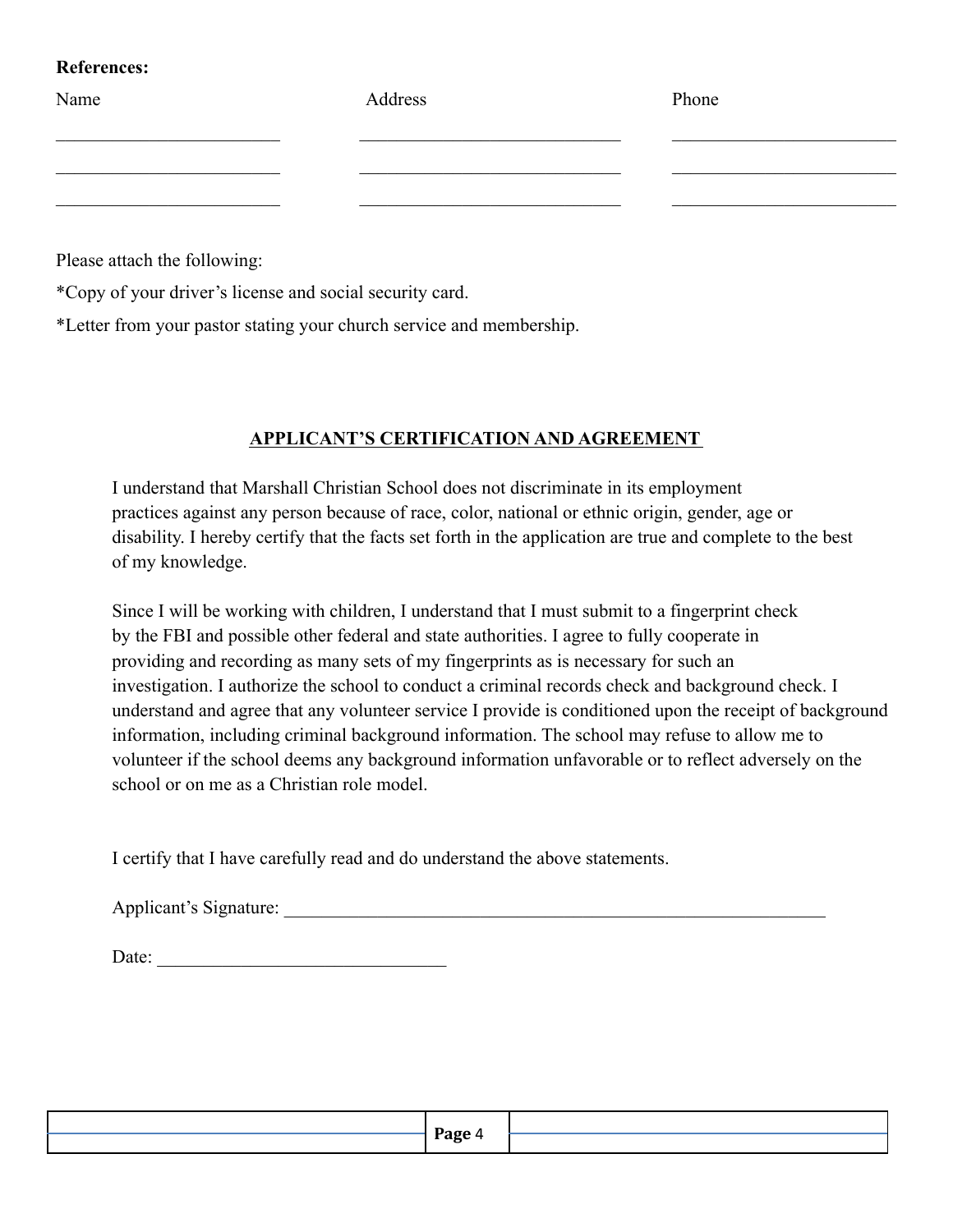## **AUTHORIZATION TO RELEASE REFERENCE INFORMATION**

I have made application for a position as a with Marshall Christian School. I have authorized the school to thoroughly interview the primary references which I have listed, any secondary mentioned through interviews with primary references, or other individuals who know me and have knowledge regarding my testimony and work record. I also authorize the school to thoroughly investigate my work records and evaluation, my education preparation, and all other matters related to my suitability for employment.

I authorize references and my former employers to disclose to the school all employment records, performance reviews, letters, reports, and other information related to my life and employment, without giving prior notice of such disclosure.

In addition, I hereby release Marshall Christian School, my former employers, references, and all other parties from any and all claims, demands or liabilities arising out of or in any way related to such investigation or disclosure.

I waive the right to ever personally view any references given to Marshall Christian School.

 $\mathcal{L}_\mathcal{L} = \{ \mathcal{L}_\mathcal{L} = \{ \mathcal{L}_\mathcal{L} = \{ \mathcal{L}_\mathcal{L} = \{ \mathcal{L}_\mathcal{L} = \{ \mathcal{L}_\mathcal{L} = \{ \mathcal{L}_\mathcal{L} = \{ \mathcal{L}_\mathcal{L} = \{ \mathcal{L}_\mathcal{L} = \{ \mathcal{L}_\mathcal{L} = \{ \mathcal{L}_\mathcal{L} = \{ \mathcal{L}_\mathcal{L} = \{ \mathcal{L}_\mathcal{L} = \{ \mathcal{L}_\mathcal{L} = \{ \mathcal{L}_\mathcal{$ 

 $\mathcal{L}_\mathcal{L} = \{ \mathcal{L}_\mathcal{L} = \{ \mathcal{L}_\mathcal{L} = \{ \mathcal{L}_\mathcal{L} = \{ \mathcal{L}_\mathcal{L} = \{ \mathcal{L}_\mathcal{L} = \{ \mathcal{L}_\mathcal{L} = \{ \mathcal{L}_\mathcal{L} = \{ \mathcal{L}_\mathcal{L} = \{ \mathcal{L}_\mathcal{L} = \{ \mathcal{L}_\mathcal{L} = \{ \mathcal{L}_\mathcal{L} = \{ \mathcal{L}_\mathcal{L} = \{ \mathcal{L}_\mathcal{L} = \{ \mathcal{L}_\mathcal{$ 

 $\mathcal{L}_\mathcal{L} = \{ \mathcal{L}_\mathcal{L} = \{ \mathcal{L}_\mathcal{L} = \{ \mathcal{L}_\mathcal{L} = \{ \mathcal{L}_\mathcal{L} = \{ \mathcal{L}_\mathcal{L} = \{ \mathcal{L}_\mathcal{L} = \{ \mathcal{L}_\mathcal{L} = \{ \mathcal{L}_\mathcal{L} = \{ \mathcal{L}_\mathcal{L} = \{ \mathcal{L}_\mathcal{L} = \{ \mathcal{L}_\mathcal{L} = \{ \mathcal{L}_\mathcal{L} = \{ \mathcal{L}_\mathcal{L} = \{ \mathcal{L}_\mathcal{$ 

I agree that a photocopy or facsimile copy of this document and any signature shall be considered for all purposes as the original signed release on file.

I certify that I have carefully read and do understand the above statements.

Applicant's Name (Print) Date

Applicant's Signature

Applicant's Social Security Number

| $P$ a $\sigma$ e |  |
|------------------|--|
|                  |  |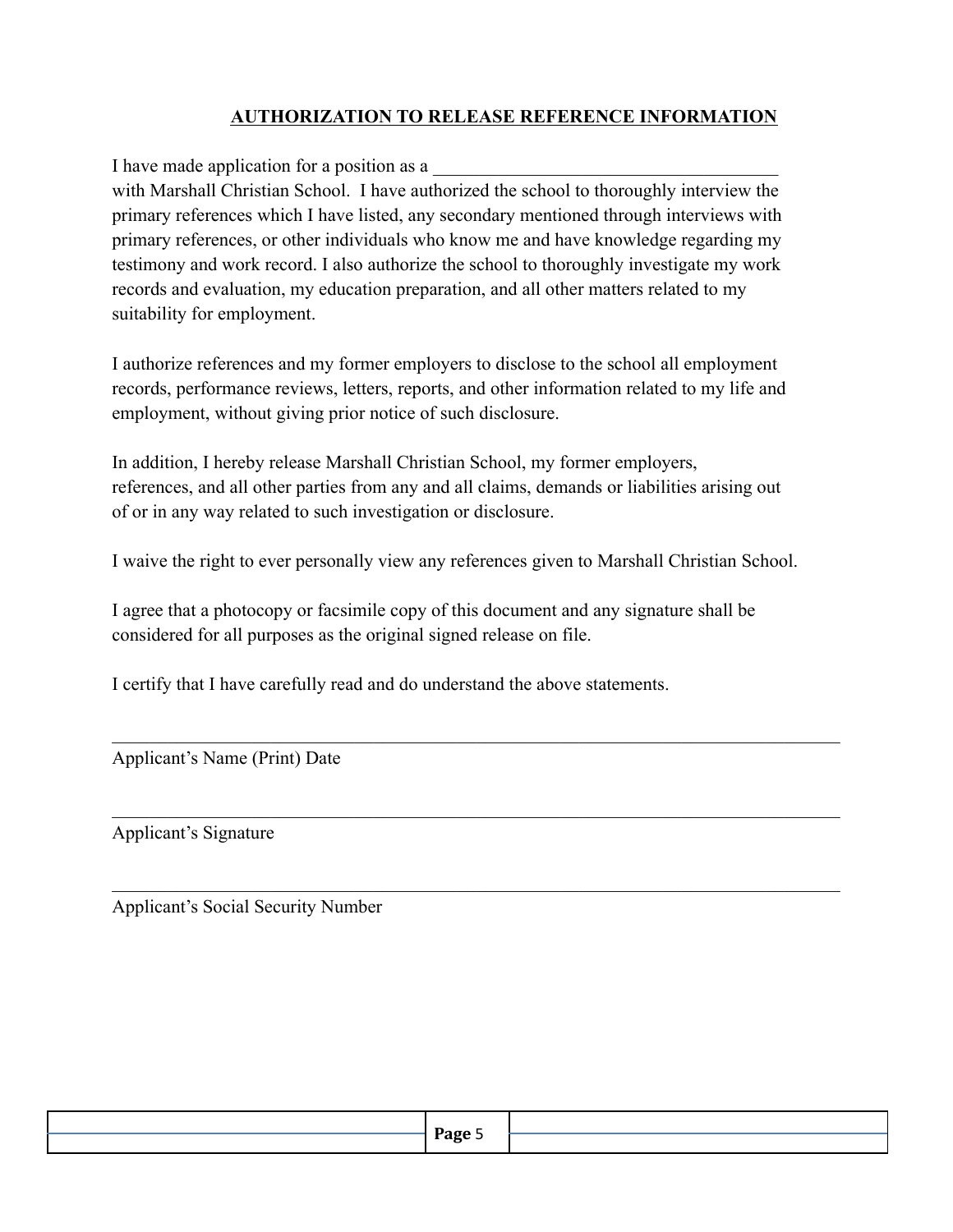### **STATEMENT OF FAITH**

## *The Mission of Marshall Christian School is to partner with Christian parents, to provide quality Christian education, and to prepare students for a lifetime of fruitful Christian service.*

We believe God inspired all the words of Scripture, as originally given.  $(2 \text{ Tim } 3:16, 1 \text{ Cor. } 2:13)$ 

We believe that God has revealed Himself as one God existing in three persons. Father, Son, and Holy Spirit; distinguishable but indivisible. (Mt. 28:19, II Cor. 13:14)

We believe in the creation, the test and fall of man, as recorded in Genesis; which led to his total spiritual depravity and inability to attain to righteousness. (Romans 5:12,18)

We believe in the Lord Jesus Christ, the Savior of man, conceived of the Holy Spirit, born of the virgin Mary, fully God and fully man. (Luke 1:26-35; John 1:18; Is. 7:14; 9:6)

We believe Christ died for our sins, was buried and rose again the third day, personally appearing to his disciples. (1 Cor. 15:1-4; Rom. 4:25)

We believe in the bodily ascension of Jesus to heaven, His exaltation, and His personal, literal, and bodily coming again the second time.  $(In. 14:2,3; 1]$  Thes.  $4:13-18$ )

We believe in the salvation of sinners by grace through repentance and faith in the perfect and sufficient work of the cross of Calvary by which we obtain remission of sins. (Eph. 2:8-9; Heb. 9:12,22; Rom. 5:11)

We believe in water baptism for the believer in order to fulfill the command of Christ. (Mt. 28:19; Acts 2:37-41, 19:1-6)

We believe in the Spirit-filled life and the development of godly character in the fear of God as an expression of Christian faith. (Eph. 5:18; II Cor. 6:14, 7:1)

We believe in eternal life for the believer (Jn. 5:24, 3:16) and eternal punishment of the unbeliever. (Mark 9:43-50; II Thes. 1:9)

We believe in the reality and personality of Satan and the eternal judgement of Satan and his angels. (Mt. 25:41; Rev. 20:10-15)

| Signed: |
|---------|
|---------|

 $Date:$ 

|  | $P$ age 6 |  |
|--|-----------|--|
|  |           |  |